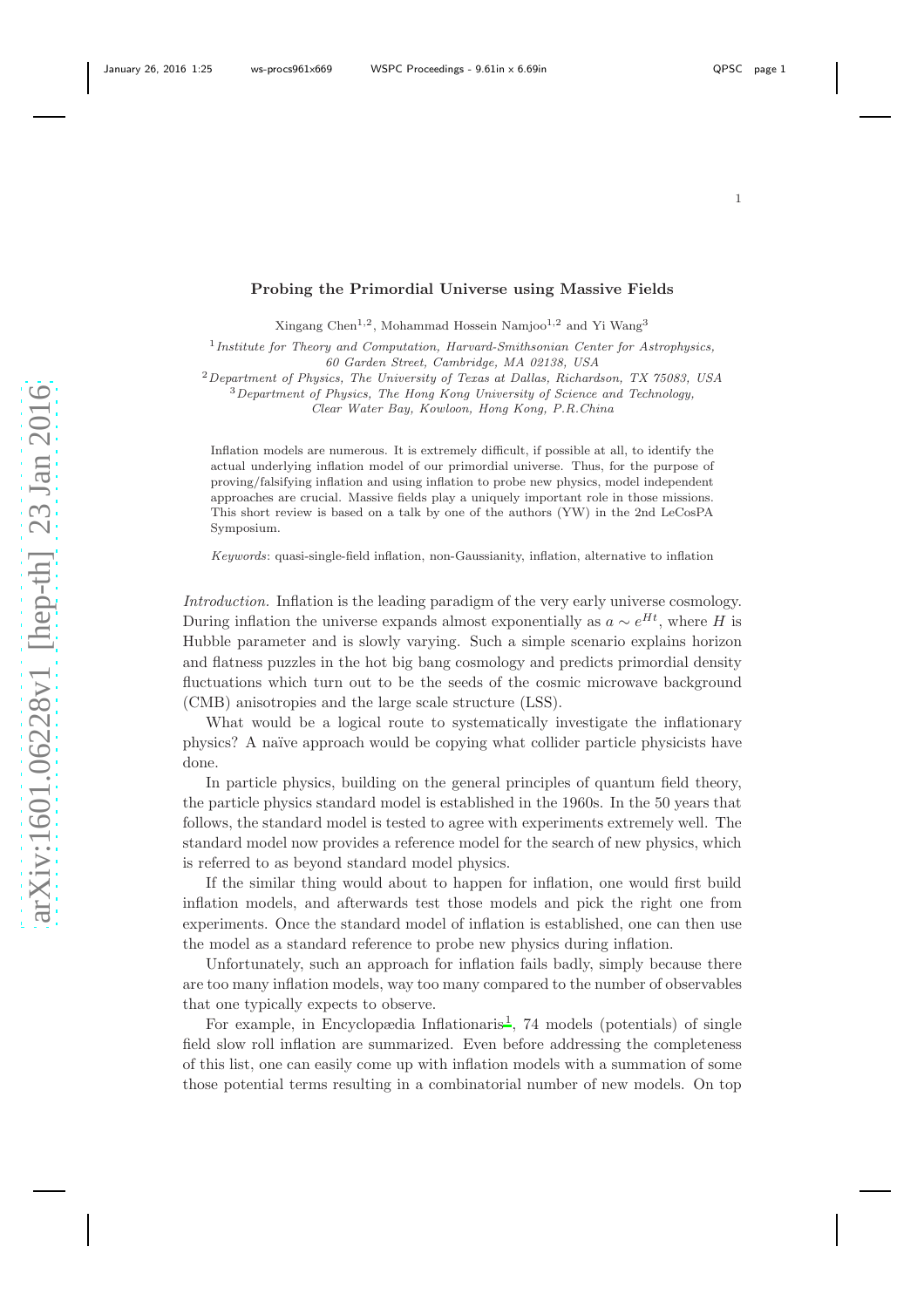of that, one can add scale dependent sharp features  $2-5$  $2-5$ , non-Bunch-Davies initial conditions  $6-9$  $6-9$ , generalized kinetic terms such as Galileons  $10$ , and so on and so forth.

This is more or less the story for single scalar field inflation. One can in addition consider quasi-single field  $11-13$  $11-13$ , multi-field, and generalize to higher spin fields  $14$ . As a result, the possibilities of inflation models is practically infinite. (Beyond those practically infinite possibilities of inflation, there are also all kinds of alternative to inflation scenarios, which we shall address later.) Although lots of experiments are on going or being planned, we are still very unlikely to pin down a standard model for inflation. So the attempt to copy the theoretical development of particle physics very likely leads to an unfortunate end here.

Why such a "logical" route fails? This is related to the simple  $a \sim e^{Ht}$  nature of inflation. Ugly, bad and good consequences arise from here. As the ugly consequence, this is why there are so many inflationary models. Any potential satisfying slow roll conditions can inflate. Although WMAP and Planck marks the era of ruling out simple models such as  $\lambda \phi^4$ , the possibility is still widely open for many models mentioned above. As the bad consequence, those models predict very similar observational signatures, which only differ by 1% (the order of slow roll parameters) or smaller. This adds to the extreme difficulty in distinguishing inflationary models observationally.

Fortunately, there also exists a good consequence: As long as one postulates  $a \sim e^{Ht}$ , model independent results can be obtained and one can use such model independent results to test inflation in a model independent way, and probe new high energy physics model independently based on the scenario of inflation, instead of a particular inflation model.

A nice example – and the only example for a long time in the literature – is gravitational waves [15](#page-6-5). Gravitational waves is the universal prediction of inflation. Once observed, it is a non-trivial test of inflation, and indicates new physics – the quantum fluctuation of the metric degree of freedom.

Recently, another example of such is realized – the massive fields during infla-tion<sup>[11](#page-6-2)[–13](#page-6-3)[,16](#page-6-6)[–20](#page-6-7)</sup>. The massive fields predict unique signature in observations. Once observed, the expansion history of the inflationary universe can be reconstructed and thus it is a direct probe of inflation. Moreover, the detection of new massive particles during inflation is an invaluable hint for the development of high energy physics.

Massive fields during inflation. The inflaton field is not the only field existing during inflation. There exists plenty of massive fields during inflation. Those massive fields can come from:

• IR uplifting. There are many fields in the particle physics standard model. The flat space mass spectrum of those fields are negligibly small in the context of a typical inflation model. However, on an inflationary background, those fields get masses due to the Gibbons-Hawking temperature  $M \sim qT \sim qH/(2\pi)$ , where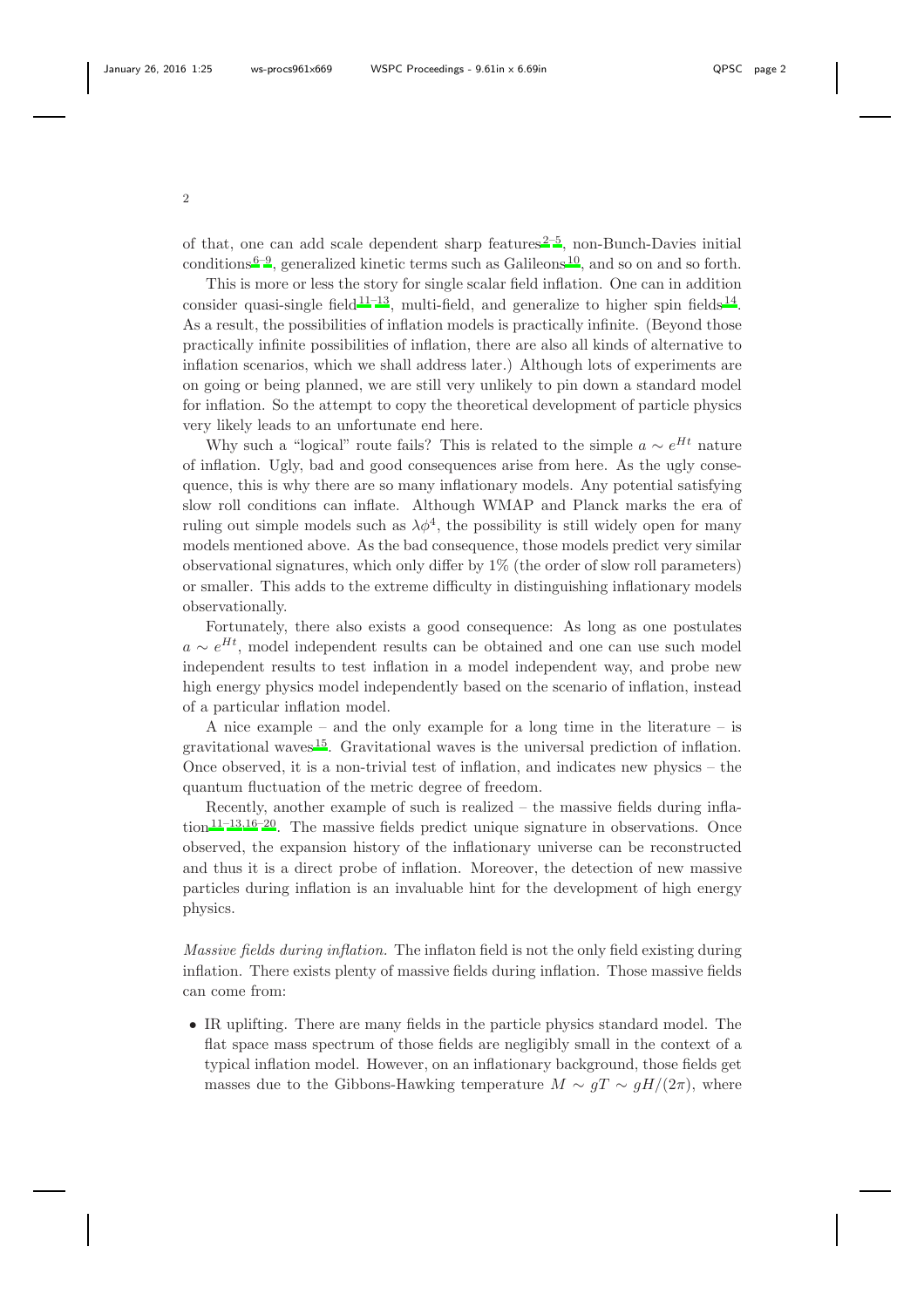g is a coupling constant (or its square root) depending on the details of the particle.

- UV completion. A quantum field theory with UV divergence needs UV completion. Inflation especially requires UV completion because even a dimension 6 operator  $V(\phi)\phi^2/M_p^2$  contributes part of the inflaton mass  $\delta m \sim H$  and thus spoils the slow roll potential. In the viewpoint of effective field theory, new massive modes arise at the UV completion scale. For example, in string theory, there are various massive modes coming from moduli spaces, compactifications, stringy excitations, and so on. Those massive modes are typically below or at the string scale.
- Supersymmetry breaking. It is often believed that the inflationary energy scale is high and there is supersymmetry at such high energy scales. However, supersymmetry must be broken during inflation because of the quasi-de Sitter geometry. Thus the light fields whose mass is protected by supersymmetry obtain a correction of order Hubble<sup>[13](#page-6-3)[,21](#page-6-8)</sup>.

In the long wavelength limit, a massive field oscillates as  $(-\tau)^{\pm i\mu}$ , where  $\tau$  is the conformal time, and  $\mu \equiv \sqrt{M^2/H^2 - \alpha^2}$ , where  $\alpha$  depends on spin. For spin 0, 1/2 and 1,  $\alpha$  takes value 3/2, 0 and 1/2 respectively. When  $M/H < \alpha$  (which applies only for scalars and vectors), the massive field behaves as an over-damped oscillator and shall not oscillate in the IR. However, when  $M/H > \alpha$ , the Hubble friction cannot stop the field from oscillating. And fermions oscillate in the IR regardless of their mass. We focus on the  $M/H > \alpha$  case in the following, and the results of the  $M/H < \alpha$  case can be obtained by an analytical continuation.

The contributions from the massive fields, imprinting onto the primordial density fluctuations, can be classified into two types, namely local and non-local ones  $^{17}$  $^{17}$  $^{17}$ . The non-local contribution originates from thermal particle production and cannot be be integrated out or mimicked by a single inflaton effective theory. The comparison between the local and non-local contribution is shown in Table [1.](#page-2-0)

| name      | origin  | analyticity  | integrate out | size          |
|-----------|---------|--------------|---------------|---------------|
| local     | vacuum  | analytic     | can           |               |
| non-local | thermal | non-analytic | cannot        | $e^{-\pi\mu}$ |

<span id="page-2-0"></span>Fig. 1. Comparison of different imprints on density fluctuation from a massive field.

Detecting new massive particles in the cosmological collider<sup>[11](#page-6-2)-13[,17](#page-6-9)</sup>. The key mission for collider particle physics is searching for new particles. The major technique of new particle detection is through its resonance peaks. Things are similar here for the primordial universe. An under-damped massive field oscillates as  $\sigma \sim \exp(iMt)$ . Thus the three point function between this field and two curvature scalar fields con-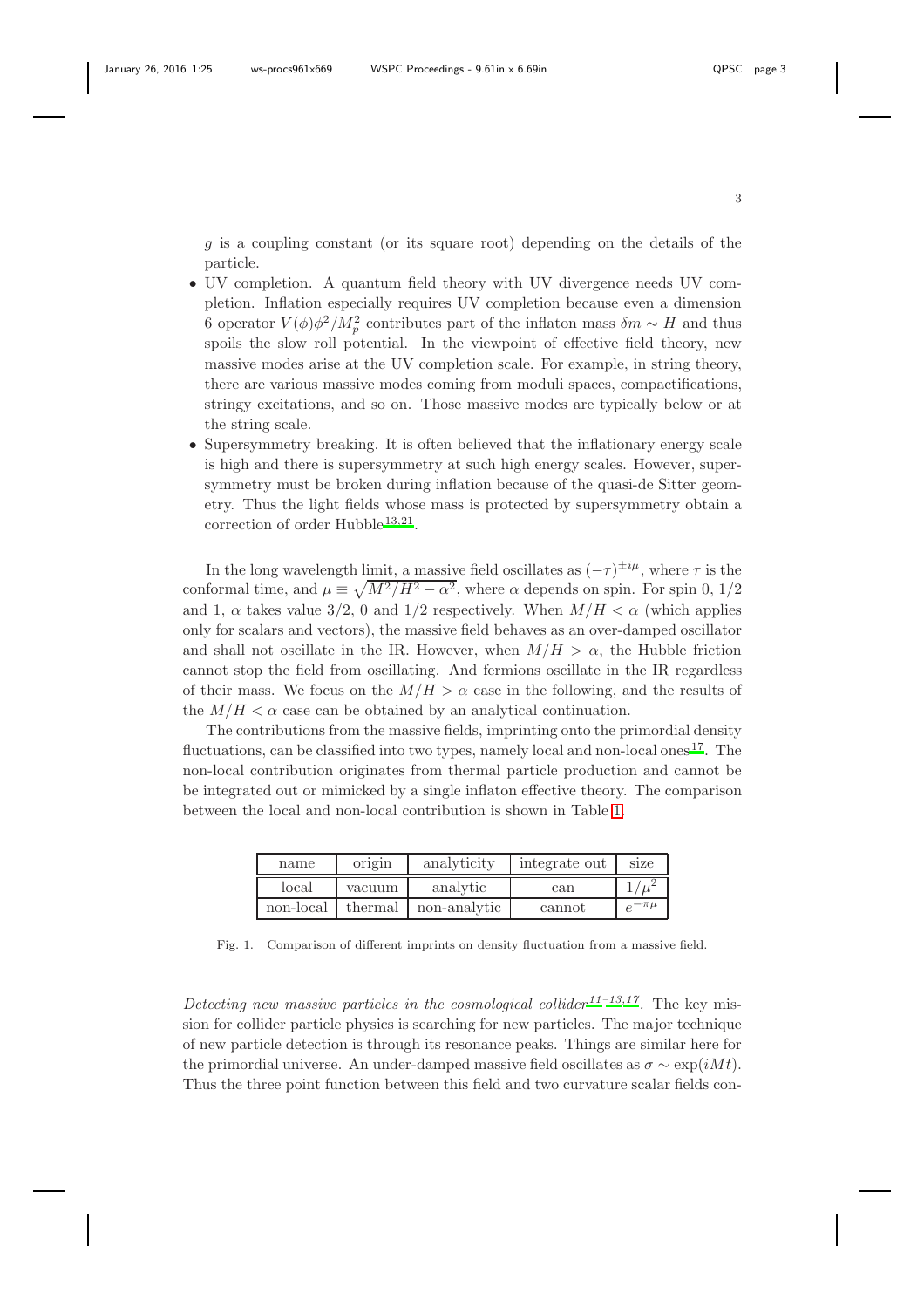4

tains

<span id="page-3-0"></span> $\langle \zeta_{\mathbf{k}}^2 \sigma \rangle \supset \int f(\tau) e^{i(Mt-2k\tau)} d\tau \propto e^{i(Mt_*-2k\tau_*)}$  $(1)$ 

where  $f(\tau)$  is a slowly varying function of time. As  $\tau_*$  (or  $t_*$ ) satisfying  $k/a(\tau_*)$  =  $M/2$ , a resonance is triggered and the density fluctuation is amplified<sup>[5](#page-5-2)</sup>; and we have used the saddle point approximation in the second step. The effect of the  $\sigma$  field converts to density fluctuations either through gravitational or direct coupling. At the time of resonance, the phase of the massive field quantum oscillation is recorded in the above integral. This oscillatory behavior in  $k$  is the characteristic signal from massive fields. In single field effective field theory, we expect the correlation functions to be analytic in  $k$  thus such terms cannot appear. Note that the cases of  $M/H < \alpha$  and  $M/H > \alpha$  are related by an analytic continuation.

Towards proving/falsifying the inflation scenario<sup>[18](#page-6-10)-20</sup>. It is interesting to view the  $\langle \zeta_{\mathbf{k}}^2 \sigma \rangle$  correlation in a broader sense. While inflation is the leading paradigm of the primordial universe, there are possible alternatives. The massive fields can be considered as a clock, whose ticks and tocks are uniform in physical time and labelling the different modes in density perturbations with its phases. Depending on whether this oscillation of massive fields is classical or quantum-mechanical, we have the classical or quantum standard clocks, respectively. Solving the resonance condition  $a(t_*) = 2k/M$  for  $t_*$  or  $\tau_*$ , one can see that the phase of the correlation function [\(1\)](#page-3-0) as a function of k is proportional to the inverse function of  $a(t_*)$  or  $a(\tau_*)$ , so the evolution of the scale factor of the primordial universe is directly recorded in the astrophysical observables.

Summary and discussions. We would like to conclude this proceeding paper by comparing the physical implication of inflationary massive fields with inflationary gravitational waves, because unlike the other observables both of them can be used to distinguish the inflation from alternative scenarios model-independently. We refer them as "standard clock signals" versus "gravitational waves":

- Both exist in Nature model-independently. For standard clock signals, we refer to the quantum standard clock signal<sup>[20](#page-6-7)</sup> in this statement.
- Both predict characteristic observational features.
	- The gravitational waves are imprinted on the CMB as the B-mode polarization, which is hard to mimic by other primordial physics (though not impossible, for example, primordial non-decaying vector fluctuations).
	- The standard clock signals are imprinted in all kinds of density fluctuations as special types of oscillatory features. Classical standard clocks predict unique scale-dependent oscillatory signals in power spectrum and correlatedly in non-Gaussianites. Quantum standard clocks predict shape-dependent oscillatory signals in non-Gaussianities, which are protected by the analyticity of quantum field theory.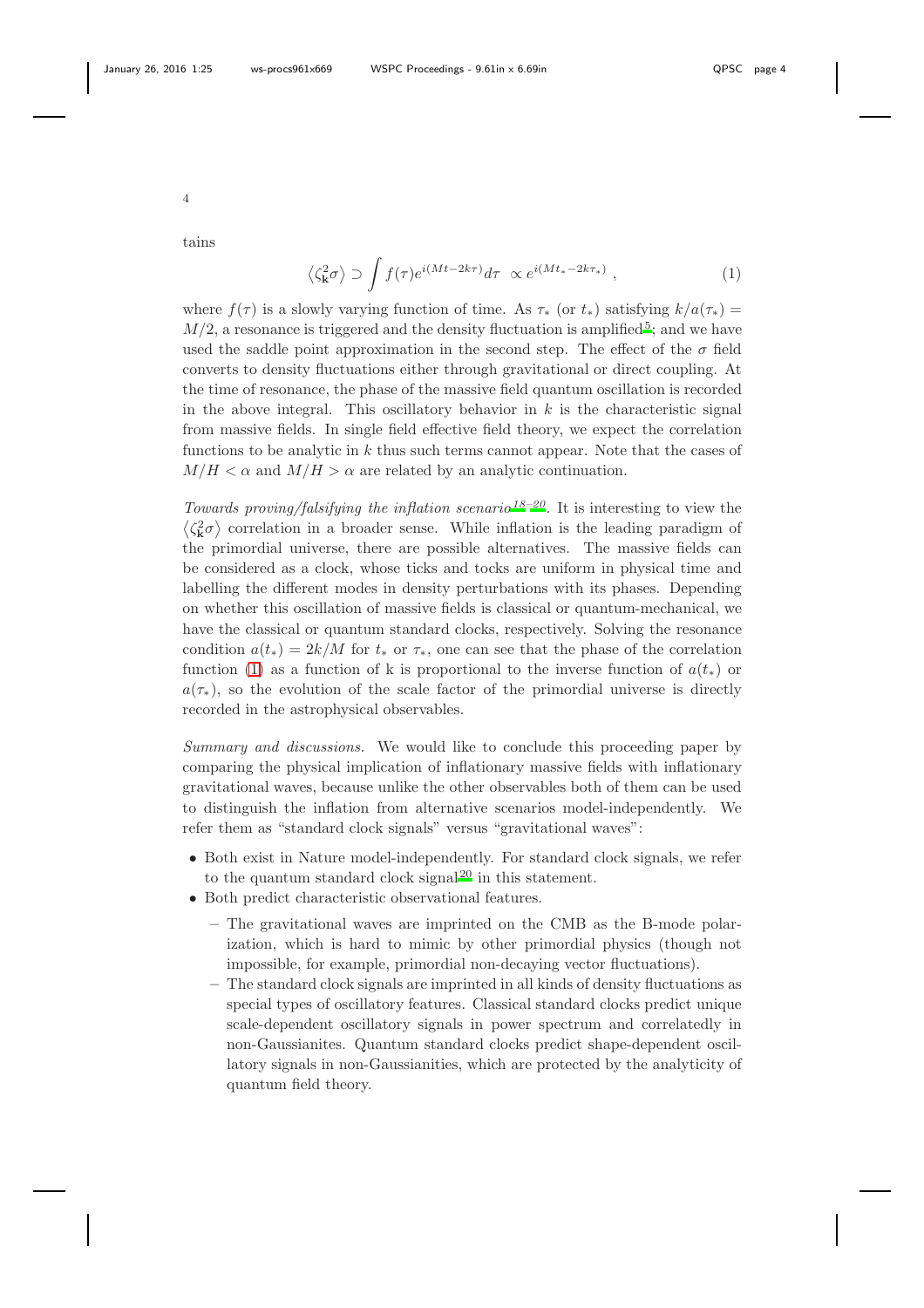- Both test the inflation scenario in a model independent way, with some caveats.
	- The conventional wisdom is that, the amplitude  $H^2/M_p^2$  (and its tilt) of the gravitational wave directly probes the Hubble scale (and its time dependence), and by observing a scale-invariant gravitational waves one proves inflation. However, there are a few caveats. First, conservation of the amplitude of the gravitational wave outside the horizon is assumed. However, this is not true in contracting universes, where the growing mode dominates over the constant mode. As a result, matter contraction,  $22,23$  $22,23$  cannot be distinguished from inflation by the amplitude and tilt of the gravitational waves. Moreover, non-trivial time evolution (even parametric resonance) of the super-horizon gravitational waves can also arise in massive gravity  $24$ . Second, vacuum initial condition is assumed, and by relaxing it the string gas cosmology<sup>[25](#page-6-14)</sup> may produce the same amplitude (and see<sup>[26](#page-6-15)[,27](#page-6-16)</sup> for a discussion of tilt). Moreover, non-Bunch Davies initial conditions or sources from the matter sector (for example, particle production<sup>[28](#page-6-17)</sup> or enhanced non-linear perturbations<sup>[29](#page-6-18)</sup>) can also change the amplitude and tilt of the gravitational waves. So among the variety of alternative-to-inflation scenarios in the literature, the gravitational wave mainly distinguishes inflation from the ekpyrosis scenario<sup>[30](#page-6-19)</sup>. Even between inflation and ekpyrosis, it is worth noting that the gravitational wave is a one-sided test – seeing gravitational waves supports inflation and rules out ekpyrosis but not seeing gravitational waves shall not support ekpyrosis or rule out inflation.
	- The standard clock signal is model independent. The oscillation frequency does not depend on initial condition or super-horizon evolution of the field (though the amplitude depends on those details and is model dependent). It is shown that the clock signal distinguishes the inflation, ekpyrosis, string gas and matter bounce scenarios by predicting a unique signal pattern for each scenario. The frequency of the massive field oscillation can be affected by time dependent parameters in the Lagrangian. A fine tuned  $m(t)$  may let the clock signal record a deformed evolution history of the primordial universe. These are interesting topics for future investigations.
- Both indicate significant new physics if detected.
	- Gravitational waves indicate the quantized fluctuations of gravity. Although in theory its existence is expected, an actual discovery would pin down the energy scale of inflation, which is new physics.
	- Standard clock signals is a probe of massive fields. Similarly, although in theory their existence is expected, an actual discovery would tell us the detailed information about the particle spectrum and coupling, along with, perhaps even more importantly, the recorded evolutionary history of the primordial universe.
- Unfortunately, both are hard to detect.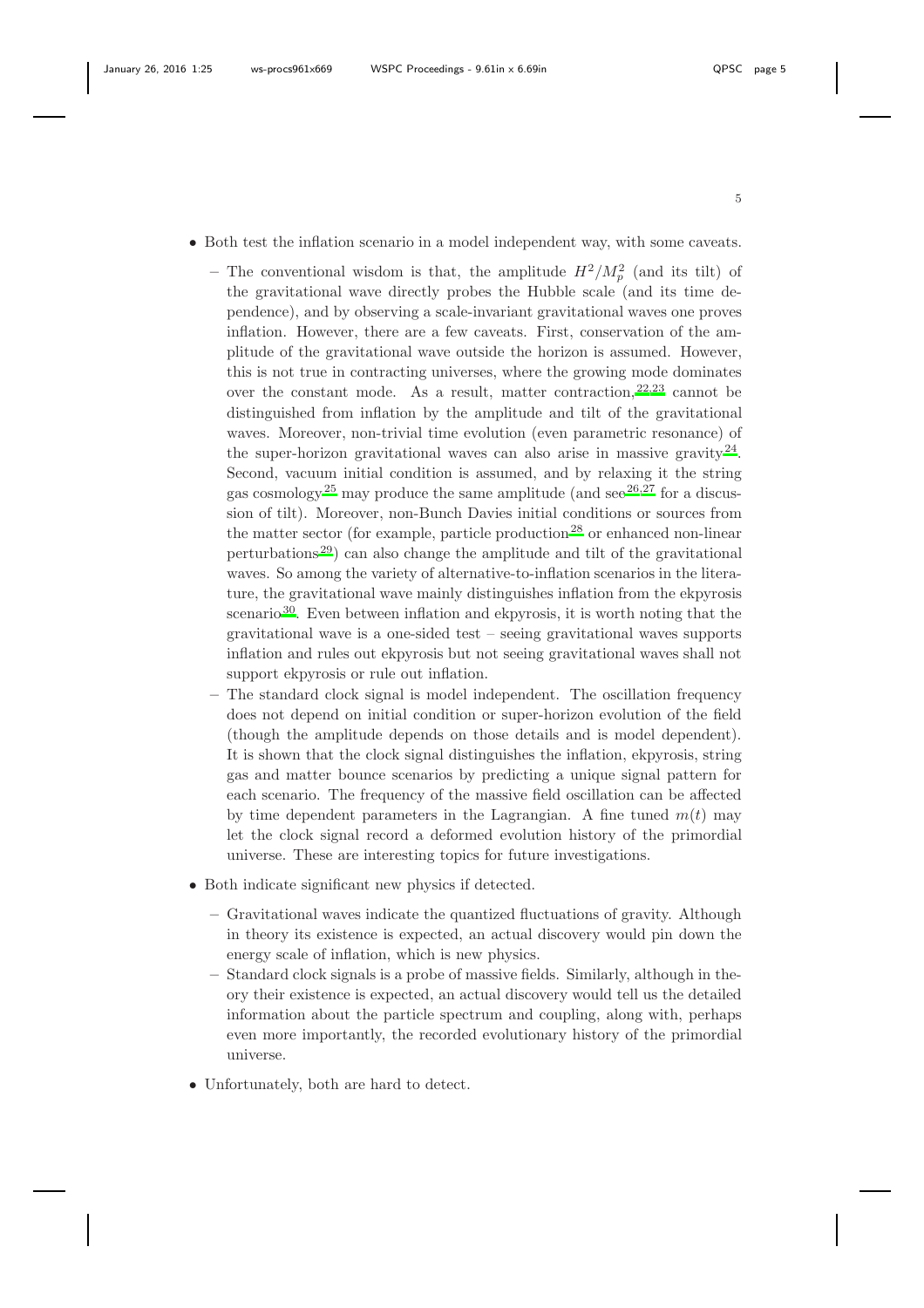- The amplitude of gravitational waves is of order  $H^2/M_p^2$ . The Planck sup-pression make it hard to detect, especially for low scale inflation models<sup>[31](#page-6-20)[,32](#page-6-21)</sup>. Even worse, the gravitational waves behaves as radiation and decays after returning to the horizon. Thus we have to rely on observations on large scales, and the number of modes is limited. Also, there can be contamination from astrophysical sources such as polarized emissions from dust.
- The quantum standard clock signals can be suppressed by two factors, the mass and the coupling. When the mass of the field is large, the suppression factor is  $\exp(-\pi M/H)$ .<sup>[17](#page-6-9)</sup> Thus probing very massive fields is exponentially hard. Although it's natural to expect fields with  $M \sim H$ , we do not know it for sure. Coupling-wise, direct couplings generically predict much larger signals than gravitational coupling, giving rise to  $f_{NL} \sim \epsilon$  or much larger.<sup>[12](#page-6-22)[,13](#page-6-3)</sup> These signals may be observable in future experiments. The classical standard clock signals are easier to observe but its existence is model-dependent. Observation-wise, the squeezed limit non-Gaussianity gives the sharpest clock signals, but can only make use of a small subset of available modes. On the other hand, oscillatory signals may be more difficult to analyze but less susceptible to contaminations from astrophysical sources.

As well-known, the primordial gravitational waves is a very important probe of the scenario type of the primordial universe. On the other hand, recent researches have uncovered another set of phenomena induced by massive fields, which could be used to achieve the same and complimentary science goals. The study is in its early stage and there are many works need to be done.

Acknowledgements YW thanks organizers of the 2nd LeCosPA Symposium, especially Pisin Chen and Yifu Cai for invitation. XC and MHN are supported in part by the NSF grant PHY-1417421. YW is supported by the CRF Grants of the Government of the Hong Kong SAR under HKUST4/CRF/13G.

## References

- <span id="page-5-0"></span>1. J. Martin, C. Ringeval and V. Vennin, Encyclopædia Inflationaris, Phys. Dark Univ. 5-6, 75 (2014).
- <span id="page-5-1"></span>2. A. A. Starobinsky, Spectrum of adiabatic perturbations in the universe when there are singularities in the inflation potential,  $JETP$  Lett. **55**, 489 (1992), [Pisma Zh. Eksp. Teor. Fiz.55,477(1992)].
- 3. J. A. Adams, B. Cresswell and R. Easther, Inflationary perturbations from a potential with a step, *Phys. Rev.* **D64**, p. 123514 (2001).
- 4. X. Chen, R. Easther and E. A. Lim, Large Non-Gaussianities in Single Field Inflation,  $JCAP$  0706, p. 023 (2007).
- <span id="page-5-2"></span>5. X. Chen, R. Easther and E. A. Lim, Generation and Characterization of Large Non-Gaussianities in Single Field Inflation, JCAP 0804, p. 010 (2008).
- <span id="page-5-3"></span>6. R. Easther, B. R. Greene, W. H. Kinney and G. Shiu, Inflation as a probe of short distance physics, Phys. Rev. D64, p. 103502 (2001).